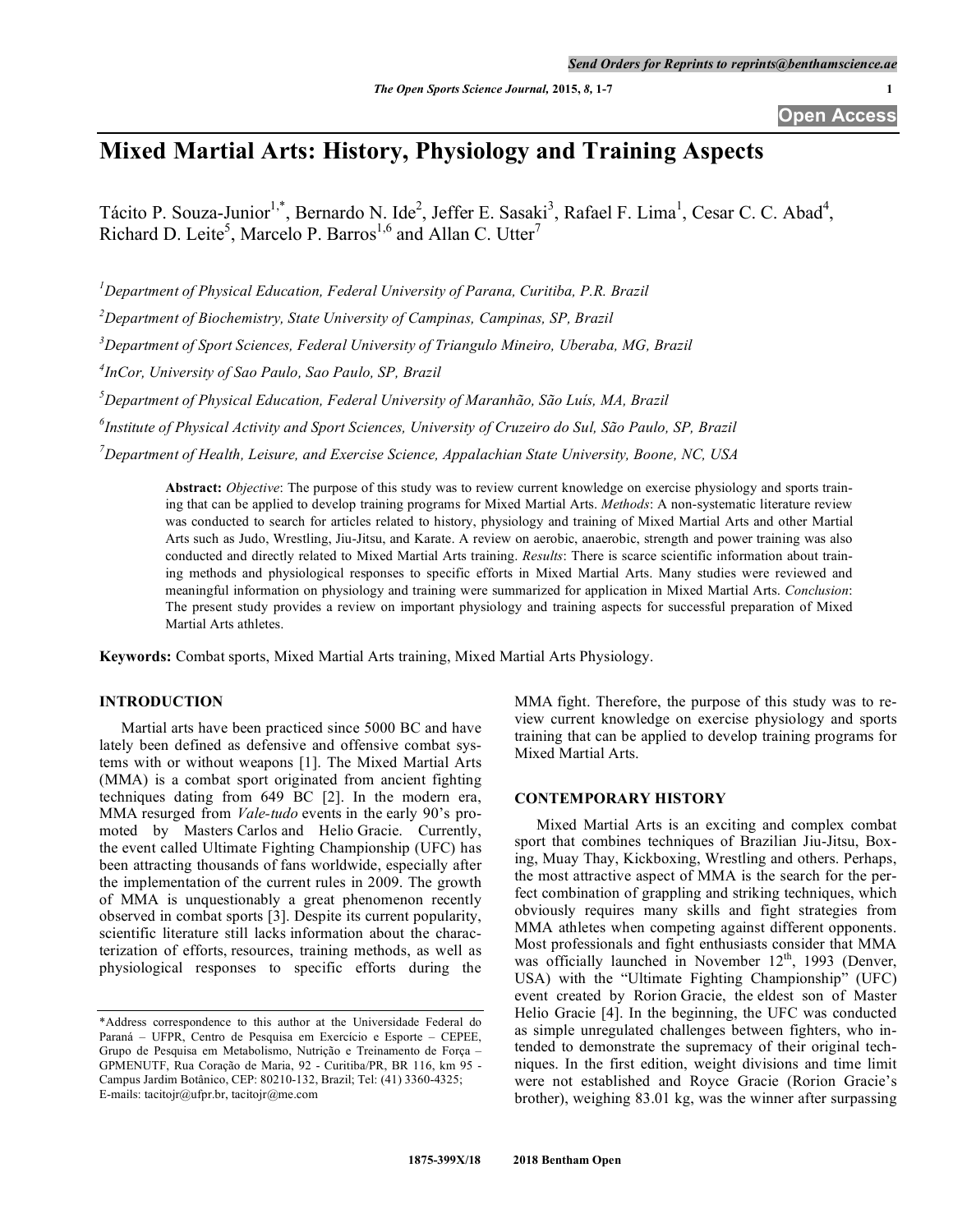|  | Table 1. Body mass categories in MMA. |  |  |
|--|---------------------------------------|--|--|
|--|---------------------------------------|--|--|

| Category          | <b>Body Mass (kg)</b> |  |
|-------------------|-----------------------|--|
| Flyweight         | < 56                  |  |
| Bantamweight      | $56 - 61$             |  |
| Featherweight     | $62 - 66$             |  |
| Lightweight       | $67 - 70$             |  |
| Welterweight      | $71 - 77$             |  |
| Middleweight      | $78 - 84$             |  |
| Light Heavyweight | $85 - 93$             |  |
| Heavyweight       | $94 - 120$            |  |
| Super Heavyweight | >120                  |  |

even heavy weight fighters (> 94 kg). Currently, MMA fights consist of three (no title defense) or five rounds (title defense) of 5 minutes with 1-minute rest between rounds. Competitors are currently divided into categories of body mass (Table **1**) and levels of experience (competition ranking) [5]. In addition, competitors use protective equipment consisting of a mouth guard, genital protection cap, and gloves of 4-6 oz. The rounds are interrupted by the referee when one competitor is finalized by submission, technical knockout, knockout, disqualification for breaking competition rules or when the round time is over [5, 6].

## **PHYSICAL TRAINING FOR MMA**

The physical efforts during a MMA fight are predominantly characterized as intermittent, which means that during competition athletes usually perform high intensity actions interspersed with short rest periods and/or lower intensity actions. Studies measuring post-fight plasma lactate concentrations and rate of perceived exertion have shown values ranging from 10.2 to 20.7 mmol.  $L^{-1}$ , and 13 to 19, respectively [7]. Such observations reveal high intensity efforts with meaningful participation of the lactic anaerobic metabolism during a fight [7]. The wide range in lactate values is probably due to the variability of intensity in different fights. While many reports about training sessions of intermittent modalities are currently available in the literature, little is known about more specific and efficient means and methods for improving physical performance in MMA. In the next few sections, we discuss some important physical training concepts and knowledge that can be applied to improve MMA performance.

#### **ENDURANCE TRAINING**

Endurance capacity is related to increases in activity of key enzymes from the electron transport chain as well as an increase in mitochondrial density [8]. These metabolic changes, together with the increase of capillary density, result in trained muscle with higher capacity for using fatty acids as energy substrate, thus, reducing the reliance on the anaerobic lactic metabolism [8].

One of the best methods to increase endurance capacity in MMA athletes is the execution of regular specific training sessions of Muay Thai, Boxing, Wrestling, or Brazilian Jiujitsu [4]. This type of training helps to improve endurance capacity and allow athletes to learn and consolidate new technical gestures in a real fight situation. A well-designed training program also involves organization and quantification of intensity and volume of exercises [8]. For modalities with cyclic movement such as running, the intensity may be prescribed more precisely using incremental stress tests to identify the running speed where the ventilator threshold and/or respiratory compensation point occur [9]. In MMA, however, no objective parameter is available for monitoring training intensity during sparring. Therefore, professionals working with physical conditioning of MMA athletes need to identify subjective parameters that can be used to dictate increments in the training process. For example, MMA fighters usually demonstrate changes in movement pattern when they become tired (e.g., decrements in technique). Coaches can gauge the intensity of sparring sessions based on these changes.

### **INTERVAL TRAINING**

Interval training involves alternating stimulation and rest or a reduction in stimulation intensity. From a practical standpoint, an advantage of interval training compared to continuous training is the possibility of performing higher volumes of high intensity activities per training session [10]. The intermittent nature of the method induces alternations in intramuscular concentrations of phosphocreatine and glycogen, as well as in plasma lactate and  $\overrightarrow{H}^+$ .

One example of interval training for MMA is the alternation of rounds lasting about 2 minutes with recovery periods ranging from 1 to 4 minutes [4]. An important consideration in relation to recovery is that a slower removal of lactate and H<sup>+</sup> from the muscle to the blood occurs when passive recovery is employed between stimulations, causing a slower restoration of intramuscular pH [11]. Conversely, this type of recovery provides a higher index of phosphocreatine resynthesis, which can be an advantage for the maintenance of performance in subsequent stimulations. The active recovery promote a faster removal of the lactate released into the blood to tissues such as liver, heart and type I fibers [11, 12]. A further example of an interval exercise for MMA consists of punching sandbags (15 seconds at moderate speed and 15 seconds at high speed) followed by sprawls (defensive techniques to avoid takedowns) [4]. Similarly, other specific fight techniques and combat simulations can be adapted as interval exercises to enhance MMA athletes' performance [4]. This involves alternations of striking techniques (e.g., punching, kicking, elbowing) with defense and grappling movements. Combat simulation needs to be emphasized in MMA as it presents the closest resemblance to what occurs in a fight in terms of energy metabolism.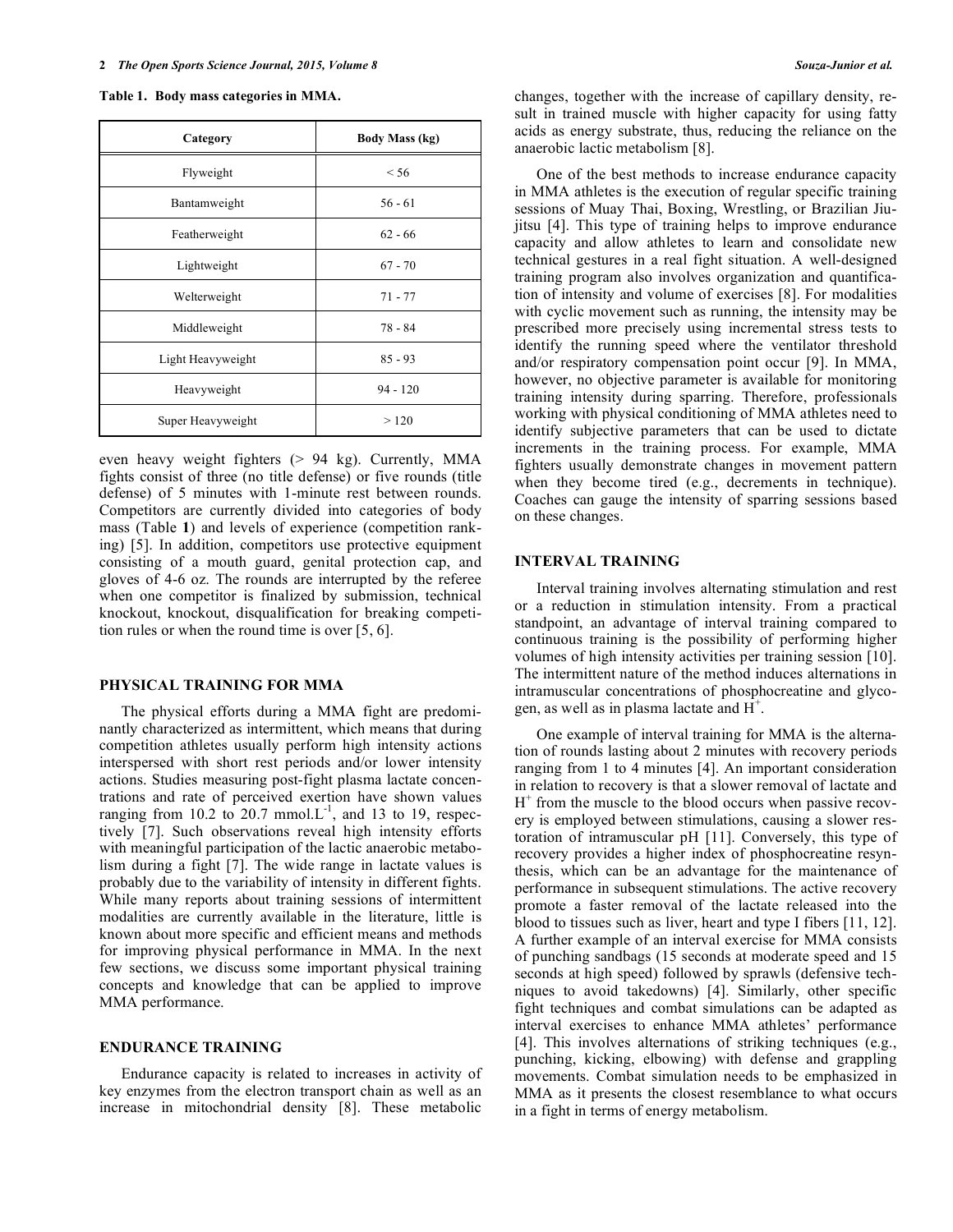

Fig. (1). A) Force/Time curve obtained in a maximum voluntary isometric contraction in Leg Press 45° exercise; **B**) Rate of force development (RFD) expressed by the force production in fixed intervals of 0-50, 0-100 and 0 - 200 ms for the start of the contraction; **C**) RFD expressed by the peak of the first derivative of the force/time curve.

#### **STRENGTH AND POWER**

Muscle strength and power are required in different forms and magnitudes during sport activities. Among them, the literature highlights activities such as sprints, kicks, throws, punches, jumps and direction changes [13, 14]. In MMA athletes, a special attention should be paid to isometric strength. Since no displacements are observed in isometric actions, the work performed is *theoretically* zero, with no power being produced. However, isometric actions require some level of force development over a given period of time, which can be assessed by the rate of force development (RFD) [15]. This is usually done by analyzing the slope of the force/time ( $\Delta$ Force/ $\Delta$ Time) curve during maximal voluntary isometric contractions. It can be calculated at fixed intervals such as 0-30, 0-50, 0-100 and 0-200 milliseconds (ms) relative to the onset of contraction [15], or by the maximum value of the first derivative of the curve [16] (Fig. **1**).

Rate of force development is one of the most important capabilities for MMA athletes. Aagaard *et al.* [15] observed that an athlete delivers a punch in 50-250 ms. Thus, maintaining a good level of RFD is essential for sustaining knockout power during the fight. Additionally, MMA athletes are also required to develop high rates of force against opponents in order to execute 'takedown movements' [17]. This indicates that training programs for developing RFD in MMA athletes need to include the use of loaded conditions, which should often resemble fight situations. These include the use of heavier sparring opponents for practicing takedown techniques.

In biomechanical terms, there is a fundamental relation between the production of force and power, indicating that an individual cannot achieve a certain level of power without first presenting a certain level of strength [14]. Given that power is the ratio of muscle work performed at a certain time unit, the increase and maintenance of maximal strength is essential for long-term development of muscle power [14]. Several training methods favor strength development and muscle power. Among them, it is possible to highlight traditional strength training, Olympic weightlifting, plyometrics, complex training and ballistic exercises [13, 14]. Strength training methods that can be used for MMA athletes will be discussed next.

### **TRADITIONAL STRENGTH TRAINING**

Traditional strength training represents one of the most efficient methods to promote increases in muscle strength [13, 18]. The basis of traditional strength training is the isolation of individual muscle groups (e.g., biceps) or combination of muscle groups (e.g., chest and triceps) in order to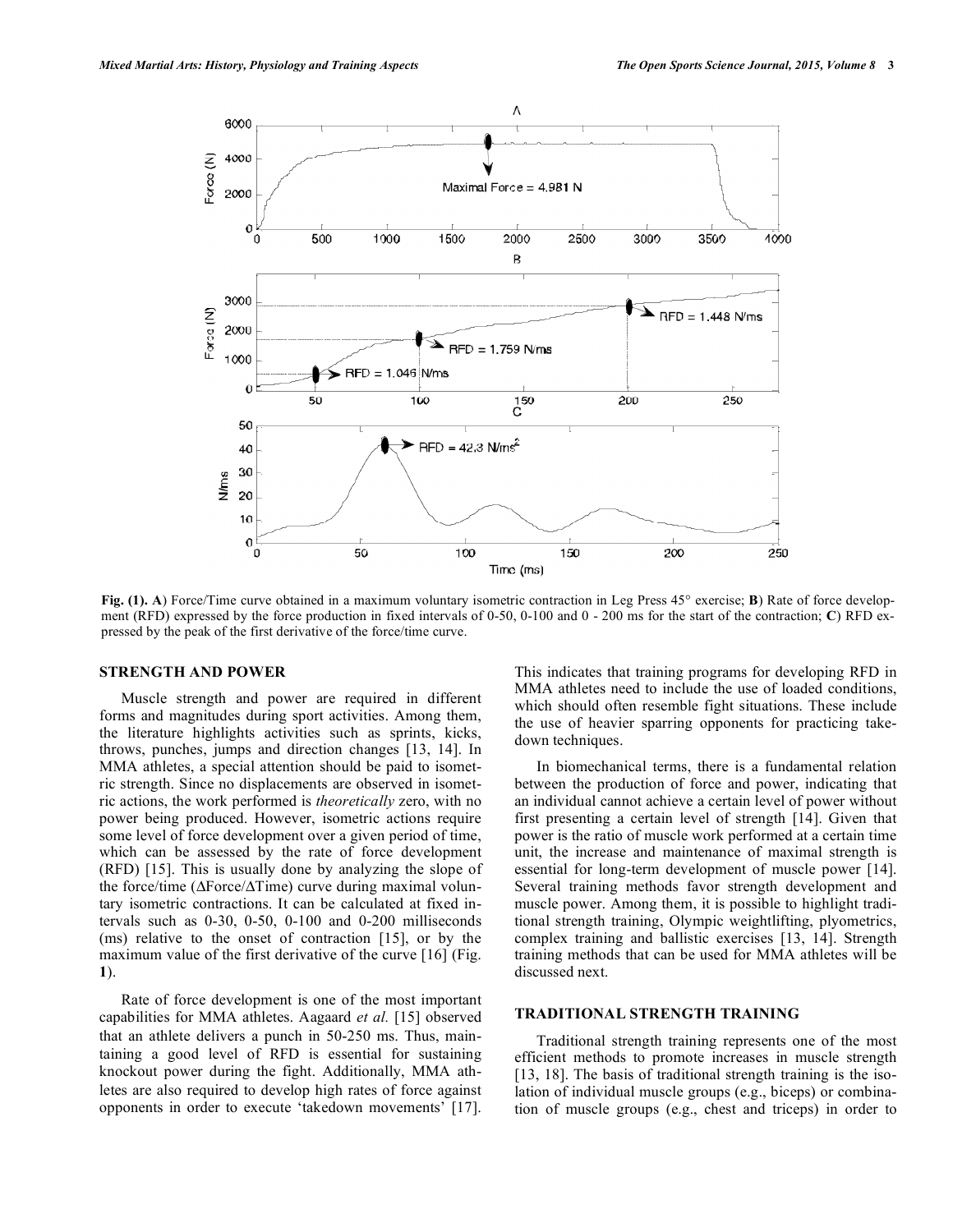maximize overload [19]. Traditional strength training involves the use of weight lifting and weight machines that are common in the gym setting. The chronic exposition to this method increases the power production ability because of the emphasis on neural and muscle adaptations, which involves both biochemical and morphological changes [13, 18].

Some possible mechanisms for neural adaptations are the increase in speed conduction and frequency of nerve stimulation, synchronization of motor units within and between muscle groups, activation of agonist muscle groups, inhibition of antagonistic muscle groups, and the attenuation of the inhibitory response of Golgi tendon organs [20]. Muscle adjustments involve alterations in intramuscular glycogen and phosphocreatine concentrations as well as in the crosssectional area of the muscle, which occurs due to the increase in size and number of myofibrils [18]. Human skeletal muscle hypertrophy is defined as a morphological adaptation characterized by an increase in the cross-sectional area of the fibers due to positive balance in the protein synthesis/degradation ratio [21, 22]. Neural adjustments in strength-trained individuals are essentially induced by maximal strength training whereas muscle/morphological adjustments are fundamentally induced by strength endurance [19]. The first would be characterized by high intensities (weights), reduced volumes (sets, repetitions and exercises) and long intervals between sets, while the second by medium to high intensity, elevated volumes and short intervals [19].

An appropriate strength-training program for MMA should follow a periodization considering the neural and muscle adaptations abovementioned [17]. For example, a logical sequence of priorities could be the following: 1) initial strength gain, 2) hypertrophy, 3) maximum strength, 4) power, and 5) power sustainability. In this sequence, each step leads to maximization of the next. Professionals involved with MMA need to be aware of how to maximize strength-related variables in different periods of the preparation for a fight. A well-prepared athlete should demonstrate high levels of explosive power, strength, and power- and strength- endurance during most of the fight.

# **OLYMPIC WEIGHTLIFTING**

Olympic weightlifting consists in performing two exercises: the Snatch, and the 'Clean and Jerk'. The latter exercises are extremely complex and frequently employed in strength and power training for different modalities [14, 23]. In both the Snatch and the 'Clean and Jerk' the bar is raised above the head. While in the 'Clean and Jerk' the lifting is performed in two stages, in the Snatch lifting is performed in just one stage. Both the Snatch and 'Clean and Jerk' require great capacity to accelerate the bar, causing its projection along the body and also requiring athletes to accelerate their own body weight [14]. The high ability of force production, associated with a high speed performing the movements, creates a potentially favorable environment for the development of muscle power [14, 23]. Olympic Weightlifting can increment not only power production, but also the capacity against elevated external loads [14], making it ideal for Wrestling, Rugby and American Football. The high technical complexity of the movements together with the employment of high loads are triggers for neuromuscular adaptations, allowing increases in RFD and skill transference to specific actions of MMA [14]. Thus, such exercises are practically mandatory for MMA athletes given their potential effectiveness.

# **PLYOMETRIC TRAINING**

Plyometric training is a method emphasizing a better effectiveness in the stretch-shortening cycle [24], potentiating the contraction velocity. The method employs implements such as plinths, benches, steps and barriers, with countless variations of jumps. Some examples of plyometric exercises are jumps in general, deep jumps over plinths, barriers, steps and other obstacles providing height drops [25]. Many of these exercises can be adapted to MMA reality and help athletes to develop explosive power. Plyometric training can be effective and determinant for MMA athletes to gain power advantage over opponents. Forms of plyometric exercises for MMA training include jumping from a box/plinth and kicking, catching a medicine ball and throwing it back, etc.

## **COMPLEX TRAINING**

This method is based on the use of strength training protocols, generally maximum strength, as potentiating exercises for subsequent activities demanding high speed for execution. This phenomenon of sharp development induced by a previous contractile activity is known as post-activation potentiation [26]. An example for MMA training would be to have athletes perform a strength exercise against a heavy resistance followed by technical actions of high speed such as punches or kicks.

#### **TRAINING ON UNSTABLE SURFACES**

Training on unstable surfaces has recently become very popular in sports [27], and the training of MMA athletes is no exception. Videos uploaded on sites such as *Youtube®* show MMA athletes employing instability implements in their training sessions. Currently, instability is considered a variable in strength training, which modulates acute and chronic neuromuscular responses [28]. The implements employed range from hard discs such as Wobble-boards, inflatable discs such as Dynadisc® (Exertools Inc. Meadows Petaluma, CA) and BOSU® (Hedstrom Fitness Hedstrom Drive, Ashland, OH, USA) platforms such as the  $T$ -Bow<sup>®</sup> (Swiss Therapeutic Training Products, Twinsburg, OH, USA), and Swiss balls.

Despite its common use, the inclusion of instability exercises has been associated with decrease in the ability of peak-force production, RFD and neural activity in the agonist muscle group [28, 29]. Such effects have been observed acutely [27, 30] and may lead to a chronic attenuation in the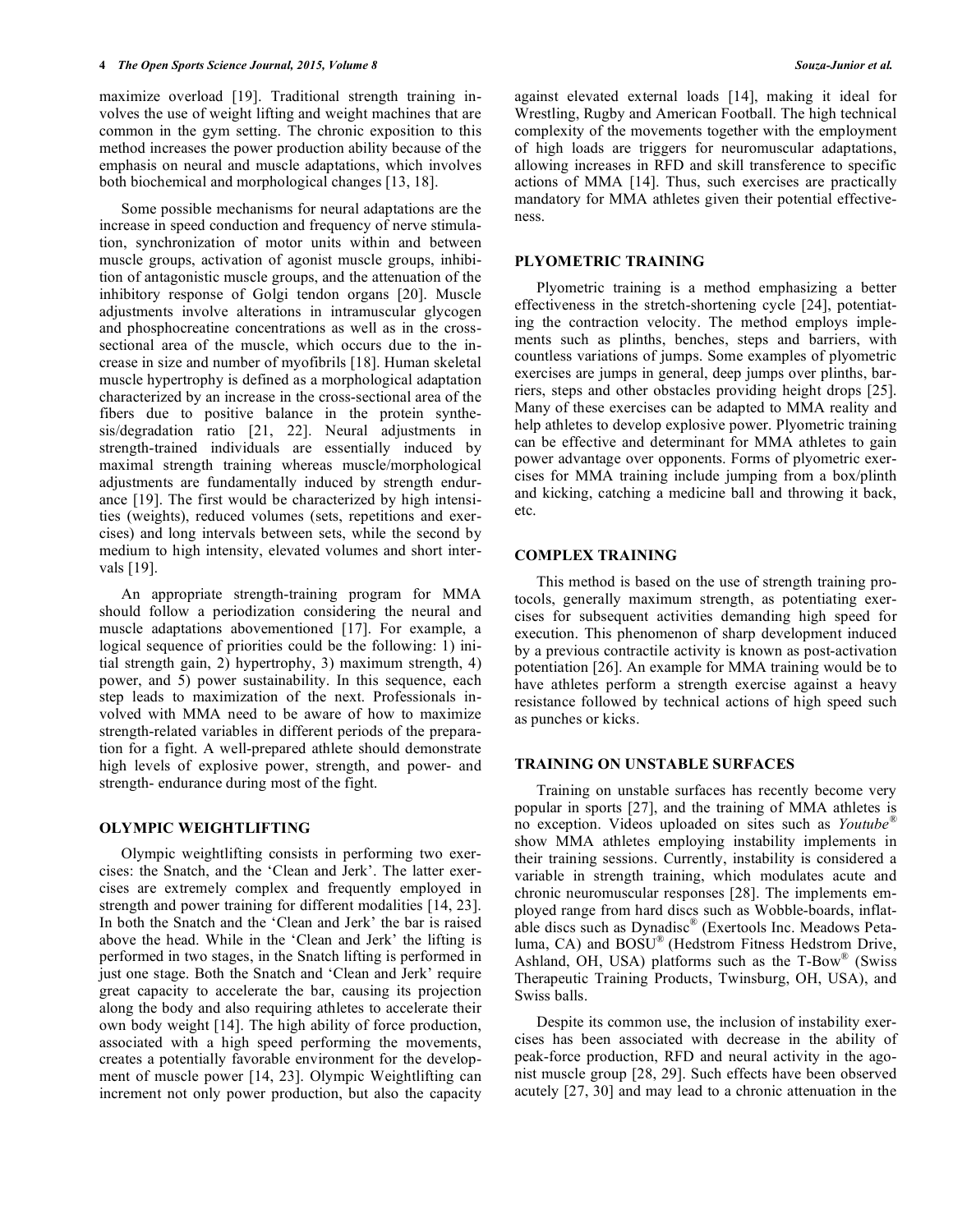performance of specific tests such as countermovement jumps and displacement speed [27, 29, 30]. Chulvi-Medrano and colleagues [30] examined the force production and activity of paraspinal muscles in the deadlift exercise performed under stable conditions and later with the use of two instability implements, BOSU® and T-Bow®. The results indicated that force production and muscle activity are higher in stable than unstable conditions. Similarly, McBride and colleagues [29] observed that the production of maximum isometric force and also RFD were 45.6% and 40.5% lower with the use of inflatable balls in the isometric squat when compared to the conventional version of the exercise. The integrated electromyography activity of vastus lateralis and vastus medialis was approximately 37.3% and 34.4% lower.

In terms of chronic adaptations, Cressey and colleagues [27] reported that 10 weeks of training with additional exercises on unstable discs resulted in attenuation of increments in power and displacement speed in football athletes when compared to a group training on stable surfaces only. The authors concluded that complementing the conventional training with instability implements might result in attenuations of increments in strength and muscle power. These results suggest that instability equipment should not be employed in MMA training. Using such devices can lead to attenuation in the increment of strength and muscle power. It can also result in detrimental neural adaptations such as greater activation of agonist and inhibition of antagonists muscle groups, leading to considerable delay and loss in the physical training process of the athletes.

# **ACUTE RAPID WEIGHT LOSS IN MMA ATHLETES**

All athletes in MMA are required to attain a specific body weight (weight class) before competing in a regulated bout. The purpose of weight classes is to match athletes that are of similar sizes and strength levels, attempting to equalize their physical status and minimize the risk of injuries [31]. Meanwhile, many athletes adopt the strategy of drastically reducing their body weight prior to the official weighin so that they qualify for the intended weight class, and hypothetically gain some physical advantage over the opponent.

Studies with wrestling [32, 33], judo [34] and more recently with MMA athletes [31] report that the competitors reduce their body weight in a relatively short time prior to the official event. The acute rapid weight loss is often made by a combination of potentially harmful strategies like severe food restriction and fluid intake, saunas, training in the heat, use of diuretics and laxatives, and the induction of vomiting [34, 35]. However, such strategies have negative physiological consequences leading to an impairment of the athletic performance and health [36]. Adverse effects include impaired glycogen use, central nervous system dysfunction, increases in core temperature, cardiovascular strain and dehydration-related health issues [37]. In 1997, three collegiate wrestlers allegedly died from heat-related stroke caused by dehydration levels ranging from 6.7 to 10% body weight [38].

Recently, Jetton *et al.* [31] quantified the extent of dehydration, acute weight gain, and rehydration in MMA athletes before competition. Urinary measures of hydration status and body mass were determined 24 hours before and then again approximately 2 hours before competition in 40 MMA athletes. The results showed that the MMA athletes gained a mean of 3.4kg or 4.4% of their body weight approximately 22 hours before competition. Thirty-nine percent of the athletes presented with a urine specific gravity of 1.02 immediately before competition, indicating serious dehydration. Urinary measures of hydration status indicate that a significant proportion of MMA athletes are not successfully rehydrating before competition and subsequently are competing in a dehydrated condition. It has been reported that dehydration inhibits performance and may induce health risks that can potentially lead to death [38]. We recommend that MMA governing bodies, both at national and international levels, take a proactive approach in education and implementation of weight management regulations that could prevent rapid weight loss in MMA events.

#### **FREE RADICAL METABOLISM IN FIGHTERS**

In a recent study, Greek researchers simulated a regular competition day of wrestling and found interesting results [39]. The competition-simulating test was able to reproduce fatigue indices quite compatible to those reported in actual competitions, demonstrating a high energy demand in Greek elite fighters (average heart rate >85% and lactate concentrations >17 mM). Markers of inflammation (release of IL-6 and C-reactive protein) and oxidative stress (levels of lipid and protein oxidation, GSH depletion, and activation of the antioxidant enzymes catalase and glutathione peroxidase) showed significant redox imbalance after the first clash between wrestlers, which gradually increased throughout the 4th qualifying fight.

Douris *et al.* [40] evaluated glutathione-dependent antioxidant responses in middle-aged adults training Soo Bahk Do, a traditional Korean martial art. The results showed that Soo Bahk Do practitioners have higher GSH background levels than sedentary individuals of similar age, and a better response to oxidative challenges imposed by a standardized physical test. The authors suggest that frequent practice of Soo Bahk Do positively improves the antioxidant defensive system of individuals making them less susceptible to infections and to other ROS/RNS-mediated diseases. Similar antioxidant variations were also observed in the plasma of Serbian karatekas at the end of an extended training program. Interestingly, motivational aspects and mental conditions of fighting athletes were also linked to molecular events and to the metabolism of ROS/RNS [41].

Although the molecular basis of ROS/RNS production during exercise is already well established, conflicting results have been observed in regard to antioxidant supplementation as a coadjutant strategy to improve athletic performance [42]. However, most of the evidence indicates the efficiency of antioxidant supplementation in the redox balance during and after physical activity [42]. Therefore, MMA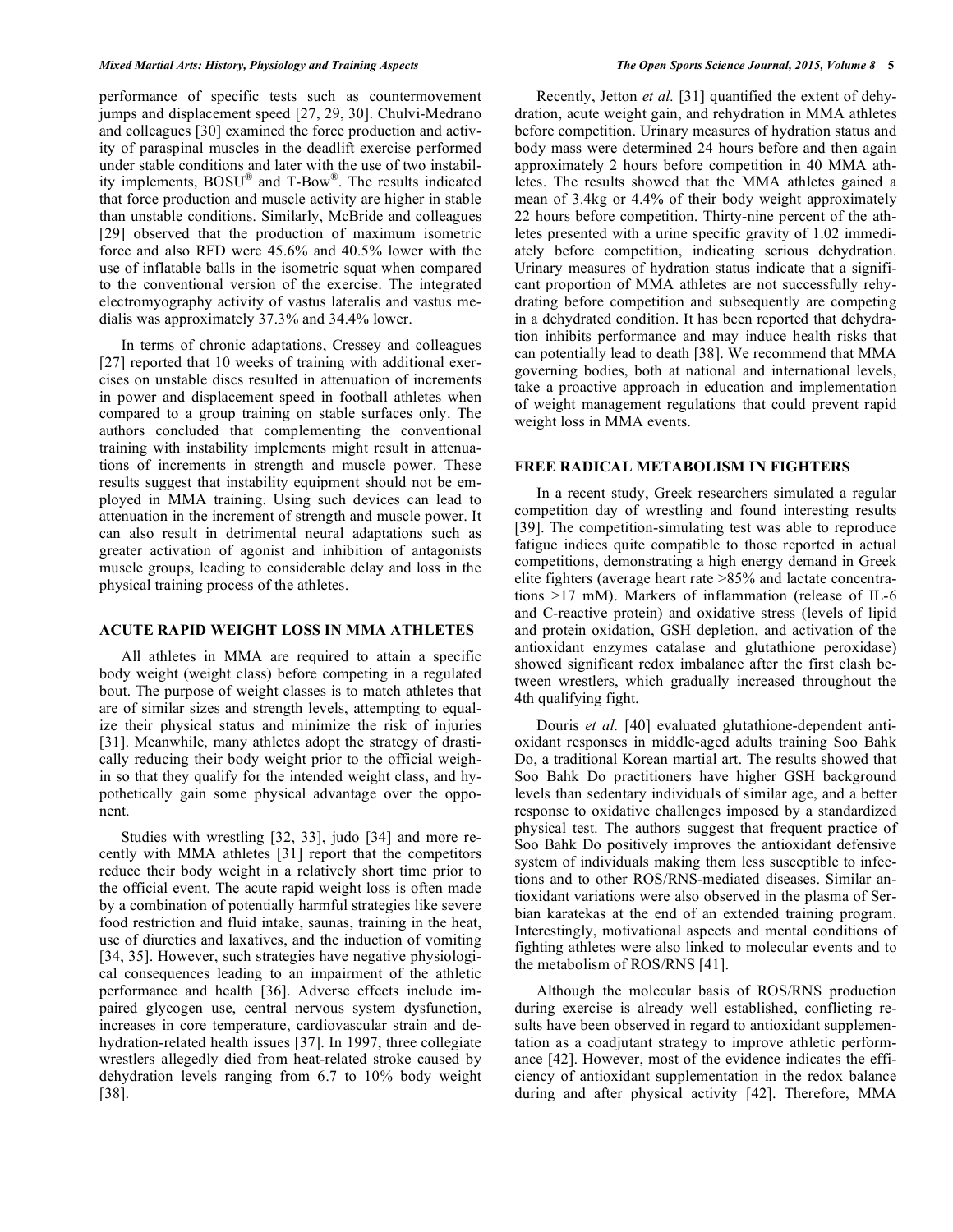athletes may benefit from antioxidant supplementation during training and competition periods.

## **CONCLUDING REMARKS**

MMA is an exciting and complex combat sport. Despite the well-documented training methods for other intermittent modalities, little is known and reported about more specific and efficient means and methods for the improvement of physical performance in MMA. The present study provide a review on important aspects related to MMA training and physiology that need to be considered for successful preparation of athletes. Considering the constant growing of the modality around the world, we recommend that future studies examine physical demands and other determinant aspects for high performance in MMA.

## **CONFLICT OF INTEREST**

The authors confirm that this article content has no conflict of interest.

## **ACKNOWLEDGEMENTS**

Declared none

#### **REFERENCES**

- [1] Woodward TW. A review of the effects of martial arts practice on health. WMJ 2009; 108(1): 40-3.
- [2] Kochhar T, Back DL, Mann B, Skinner J. Risk of cervical injuries in mixed martial arts. Br J Sports Med 2005; 39: 444-7. doi:10.1136/bjsm.2004.011270.
- [3] Lenetsky S, Harris N. The mixed martial arts athlete: a physiological profile. Strength Cond J 2012; 34: 32-47. doi:10.1519/SSC. 0b013e3182389f00.
- [4] Bounty PL, Campbell BI, Galvan E, Cooke M, Antonio J. Strength and conditioning considerations for mixed martial arts. Strength Cond J 2011; 33: 56-67. doi:10.1519/SSC.0b013e3182044304.
- [5] Association of Boxing Commissions. Unified Rules for MMA. New Orleans, LA 2009.
- [6] Buse GJ. No holds barred sport fighting: a 10 year review of mixed martial arts competition. Br J Sports Med 2006; 40: 169-72. doi:10.1136/bjsm.2005.021295.
- [7] Amtmann JA, Amtmann KA, Spath WK. Lactate and rate of perceived exertion responses of athletes training for and competing in a mixed martial arts event. J Strength Cond Res 2008; 22(2): 645-7. doi:10.1519/JSC.0b013e318166018e.
- [8] Hawley JA. Adaptations of skeletal muscle to prolonged, intense endurance training. Clin Exp Pharmacol Physiol 2002; 29: 218-22.
- [9] Lourenço TF, Martins LEB, Tessutti LS, Brenzikofer R, Macedo DV. Reproducibility of an incremental treadmill VO(2)max test with gas exchange analysis for runners. J Strength Cond Res 2011; 25: 1994-9. doi:10.1519/JSC.0b-013e3181e501d6.
- [10] Billat LV. Interval training for performance: a scientific and empirical practice. Special recommendations for middle- and longdistance running. Part I: aerobic interval training. Sports Med 2001; 31(1): 13-31.
- [11] Toubekis AG, Douda HT, Tokmakidis SP. Influence of different rest intervals during active or passive recovery on repeated sprint swimming performance. Eur J Appl Physiol 2005; 93: 694-700. doi:10.1007/s00421-004-1244-9.
- [12] Gladden LB. Lactate metabolism: a new paradigm for the third millennium. J Physiol 2004; 558: 5-30. doi:10.1113/jphysiol- .2003.058701.
- [13] Cormie P, McGuigan MR, Newton RU. Developing maximal neuromuscular power: Part 1--biological basis of maximal power production. Sports Med 2011; 41:17-38. doi:10.2165/11537690- 000000000-00000.
- [14] Cormie P, McGuigan MR, Newton RU. Developing maximal neuromuscular power: part 2 - training considerations for improving maximal power production. Sports Med 2011; 41: 125-46. doi:10.2165/11538500-000000000-00000.
- [15] Aagaard P, Simonsen EB, Andersen JL, Magnusson P, Dyhre-Poulsen P. Increased rate of force development and neural drive of human skeletal muscle following resistance training. J Appl Physiol (1985) 2002; 93: 1318-26. doi:10.1152/japplphysiol. 00283.2002.
- [16] Mirkov DM, Nedeljkovic A, Milanovic S, Jaric S. Muscle strength testing: evaluation of tests of explosive force production. Eur J Appl Physiol 2004; 91: 147-54. doi:10.1007/s00421-003-0946-8.
- [17] James LP, Kelly VG, Beckman EM. Periodization for mixed martial arts. Strength Cond J 2013; 35: 34-45. doi:10.1519/SSC.00000- 00000000017.
- [18] Folland JP, Williams AG. The adaptations to strength training : morphological and neurological contributions to increased strength. Sports Med 2007; 37: 145-68.
- [19] Kraemer WJ, Häkkinen K. Handbook of sports medicine and science, strength training for sport. John Wiley & Sons 2008.
- [20] Häkkinen K. Neuromuscular and hormonal adaptations during strength and power training. A review. J Sports Med Phys Fitness  $1989; 29(1): 9-26.$
- [21] Bassel-Duby R, Olson EN. Signaling pathways in skeletal muscle remodeling. Annu Rev Biochem 2006; 75: 19-37. doi:10.1146/annurev.biochem.75.103004.142622.
- [22] Chargé SBP, Rudnicki MA. Cellular and molecular regulation of muscle regeneration. Physiol Rev 2004; 84: 209-38. doi:10.1152/physrev.00019.2003.
- [23] Schilling BK, Stone MH, O'Bryant HS, Fry AC, Coglianese RH, Pierce KC. Snatch technique of collegiate national level weightlifters. J Strength Cond Res 2002; 16: 551-5.
- [24] Markovic G, Mikulic P. Neuro-musculoskeletal and performance adaptations to lower-extremity plyometric training. Sports Med 2010; 40: 859-95. doi:10.2165/11318370-000000000-00000.
- [25] Byrne PJ, Moran K, Rankin P, Kinsella S. A comparison of methods used to identify "optimal" drop height for early phase adaptations in depth jump training. J Strength Cond Res 2010; 24: 2050- 5. doi:10.1519/JSC. 0b013e3181d8eb03.
- [26] Tillin NA, Bishop D. Factors modulating post-activation potentiation and its effect on performance of subsequent explosive activities. Sports Med 2009; 39: 147-66.
- [27] Cressey EM, West CA, Tiberio DP, Kraemer WJ, Maresh CM. The effects of ten weeks of lower-body unstable surface training on markers of athletic performance. J Strength Cond Res 2007; 21(2): 561-7. doi:10.1519/R-19845.1.
- [28] Anderson K, Behm DG. The impact of instability resistance training on balance and stability. Sports Med 2005; 35:43-53.
- [29] McBride JM, Cormie P, Deane R. Isometric squat force output and muscle activity in stable and unstable conditions. J Strength Cond Res 2006; 20(4): 915-8. doi:10.1519/R-19305.1.
- [30] Chulvi-Medrano I, García-Massó X, Colado JC, Pablos C, de Moraes JA, Fuster MA. Deadlift muscle force and activation under stable and unstable conditions. J Strength Cond Res 2010; 24(10): 2723-30. doi:10.1519/JSC.0b013e3181f0a8b9.
- [31] Jetton AM, Lawrence MM, Meucci M, et al. Dehydration and acute weight gain in mixed martial arts fighters before competition. J Strength Cond Res Natl Strength Cond Assoc 2013; 27(5): 1322-6. doi:10.1519/JSC.0b013e 31828a1e91.
- [32] Alderman BL, Landers DM, Carlson J, Scott JR. Factors related to rapid weight loss practices among international-style wrestlers. Med Sci Sports Exerc 2004; 36(2): 249-52. doi:10.1249/01. MSS.0000113668.03443.66.
- [33] Oppliger RA, Utter AC, Scott JR, Dick RW, Klossner D. NCAA rule change improves weight loss among national championship wrestlers. Med Sci Sports Exerc 2006; 38(5): 963-70. doi:10.1249/01.mss.0000218143.69719.b4.
- [34] Artioli GG, Gualano B, Franchini E, *et al.* Prevalence, magnitude, and methods of rapid weight loss among judo competitors. Med Sci Sports Exerc 2010; 42: 436-42. doi:10.1249/MSS.0b013e3181 ba8055.
- [35] Oppliger RA, Steen SAN, Scott JR. Weight loss practices of college wrestlers. Int J Sport Nutr Exerc Metab 2003; 13(1): 29-46.
- [36] Artioli GG, Franchini E, Nicastro H, Sterkowicz S, Solis MY, Lancha AH. The need of a weight management control program in